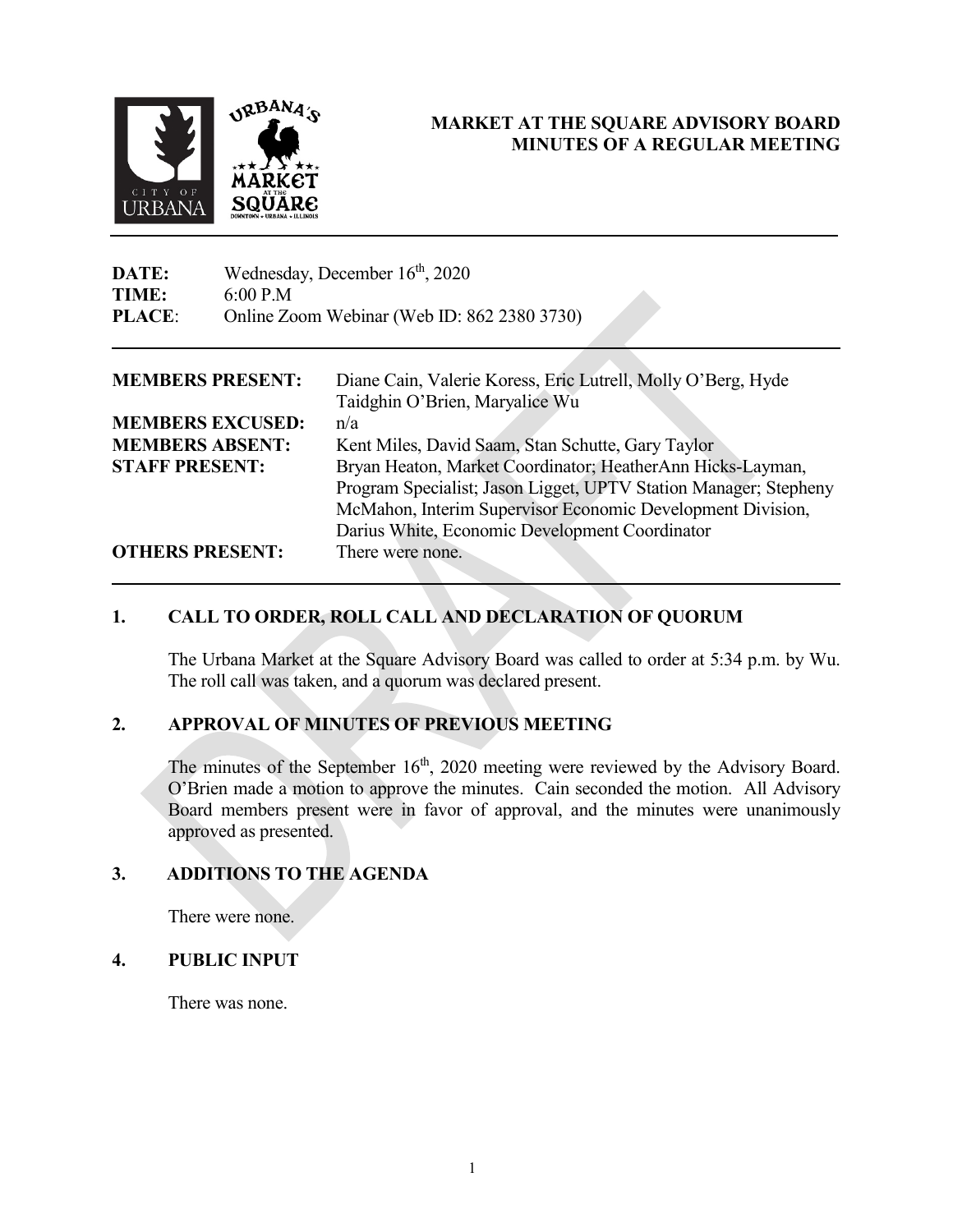#### **5. PRESENTATIONS**

#### **a. Staff Report – Market at the Square Coordinator, Bryan Heaton and Program Specialist, HeatherAnn Hicks-Layman**

Heaton presented the end of season market report for the 2020 market season. Highlights included a breakdown of the type of vendor participants, overall market attendance, as well as SNAP participation and distributed funds. The full report can be view on the Market at the Square Advisory Board meeting webpage here:<https://www.urbanaillinois.us/node/8290>

After the report, Board Member O'Brien asked if a breakdown of SNAP benefits and incentives were available. Heaton read the breakdown from his notes to the Advisory Board as follows: Distributed Incentives:  $$12,032$  Redeemed Incentives:  $\approx $11,000$ 

| Distributed Benefits: $\approx$ \$13,000 | Redeemed Benefits: $\approx$ \$12,000 |
|------------------------------------------|---------------------------------------|

Board Member Wu asked what the average number attendees had been over the last few years of the market, and how did it compare to the approximately 65,000 market attendees counted for the 2020 season. Heaton commented that overall the market attendance was down about 20% for the 2020 market season. From his notes the 2019 market had approximately 3,042 attendees per week. Wu then asked for the results of an informal survey taken of the market vendors and how they felt their sales were impacted by the estimated 20% less market attendees. Heaton responded that an informal survey of the vendors showed the majority of 2020 market vendors felt their sales were up or better than expected compared to previous seasons. Wu requested a one sheet summary of the end of season report and survey to share with the Advisory Board and City Council.

Hicks-Layman presented a social media overview for the 2020 market season. This report included a breakdown of all activity for the 2020 market season on social media platforms Facebook, Instagram, and Twitter. Hicks-Layman also put forth social media goals for the 2021 market season. The full report can be viewed on the Market at the Square Advisory Board meeting webpage here:<https://www.urbanaillinois.us/node/8290>

After the presentation, Board Member O'Brien mentioned that IP addresses can show from another country, but that doesn't necessarily mean the person is viewing the market's social media or webpage from that country. He also announced that there will be a universal SNAP and WIC incentives fund to be implemented during the 2021 market season.

#### **6. NEW BUSINESS**

There was none